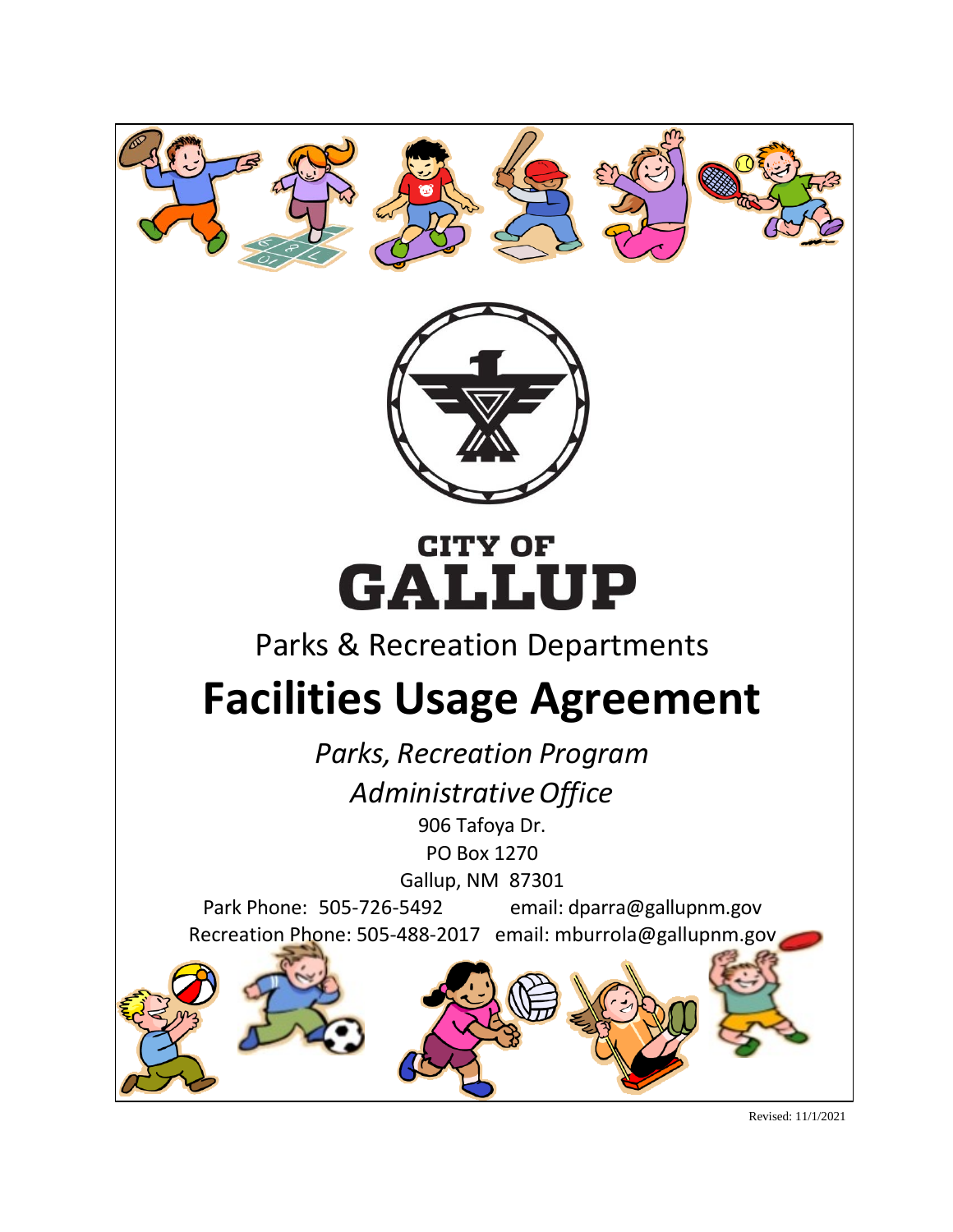## **City of Gallup Parks & Recreation Department**

## **Facilities Usage Agreement Instructions**

- 1. For Park events call the Park Office @ 505.726.5492 and ensure your dates are available. For Recreation events call the Recreation Manager @ 505.488.2017. (Dates will not be scheduled until a deposit has been made).
- 2. Complete this Facilities Usage Agreement Packet and return to the Park Office located at 906 Tafoya Dr. (Building next to the Mickey Mantle field @ Ford Canyon Park). Or for Recreation – return to the designated Facility in which you are requesting to hold an event. (Parts 1-3 are to be submitted prior to event. Instruction, rules & requirements are for your information and file).
- 3. Completed packets, payment of all money due, proof of insurance, etc. must be submitted two (2) weeks prior (10 working days) to event/activity. Attach verification of insurance. Approval cannot be granted without verification of insurance as required by the City of Gallup Risk Management Office.
- 4. For any cancelations on your event/activity, please notify the designated department in which you are making arrangements with.
- 5. Attach a game and/or practice schedule to your packet as applicable. Any schedule changes must be approved through the office. Do NOT assume scheduling changes can be made without approval. Do NOT assume we can read your mind regarding schedule changes.
- 6. Leave the applicable deposit when submitting your packet. Checks or money orders only PLEASE! Dates will not be reserved until a deposit is received.
- 7. The Executive Director of Parks & Recreation will review your packet and either approve or disapprove it on a case-by-case basis. Submission of a completed Facilities Usage Agreement does not guarantee approval. The Parks Department or the Recreation Manager will contact you to notify you of the decision. The approval page may be picked up at the office so you have verification of the scheduling of your event.
- 8. After your event make sure the area you used is better than when you arrived.
- 9. If event was cleaned and no damage to City property, the deposit will be refunded to your organization. Refund of any applicable deposits will only be processed upon request by the organization and receipt by the Parks & Recreation Departments. (Deposits will be processed through a City of Gallup check written to your organization and mailed to the address provided on the Facilities Usage Agreement). Any refunds awarded back to the organization may take up to 30 days.
- 10. The Statement of Benefit does NOT replace the annual Financial Statement. All leagues MUST submit an annual Financial Statement upon conclusion of the season or before 5 weeks (around February 5<sup>th</sup>) of the first of the year to the Gallup Sports Commission.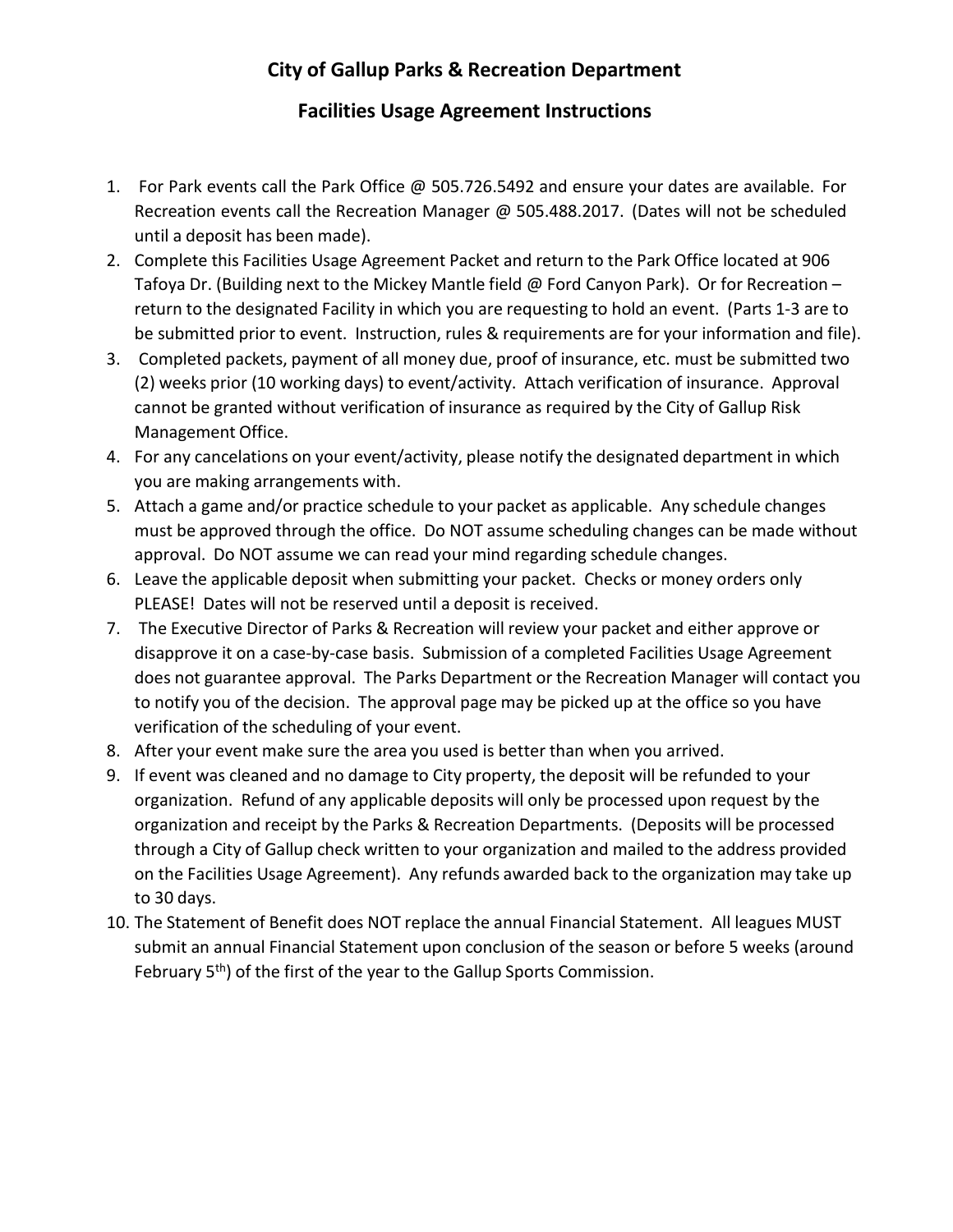## **City of Gallup Parks & Recreation Facilities Usage Agreement Rules & Requirements**

#### **REQUIREMENTS & RULES**

- 1. A \$200.00 deposit is required to reserve your dates of tournament (will place you on calendar and this deposit will go toward your overall fees).
- 2. Must have proof of insurance (Commercial General Liability due 2 weeks before event)
- 3. Payment of fees as requested. Due 2 weeks before event.
- 4. No alcoholic beverages or illegal drugs per City ordinance. Agreement person(s) shall be responsible for penalties/damages caused by participants.
- 5. No vehicles of any kind are allowed on fields for any reason. Only rakes may be used for field dressing. Absolutely NO vehicles are allowed inside the fenced areas of Parks – all tables, chairs, grills, etc. must be carried in.
- 6. You will have to provide your own bases for use on the fields.
- 7. Fires are to be placed in designated grills and fireplaces (you may bring in your own). All grills and fireplaces are to be properly extinguished when finished with them.
- 8. Lights/scoreboard shall be turned off no later than 10 minutes after the last game. Failure to do so may result in forfeiture of deposits.
- 9. Area including dugouts, playground, ball fields, bleachers. Picnic tables, etc. must be cleaned of trash. Failure to do so may result in forfeiture of deposits.
- 10. A park permit is required for parties of more than 150, if a PA system will be used, or if food will be served. (A food service permit may also be required, which is obtained through the City Clerk's Office).
- 11. Arrangements for keys for bathrooms and lights must be made in advance with the Parks Office. All keys must be returned the next business day after the event. All buildings and bathrooms must be locked or there will be a forfeiture of deposit.
- 12. Read and sign waiver as part of this packet. Waiver can also be used for each participant if you so choose.
- 13. All activities must be concluded and the lights must be turned off by 10:00 PM in all Facilities, unless otherwise approved by the Parks Executive Director or the Recreation Manager.
- 14. Rules for the turf fields (Mickey Mantle, Girls Softball, Pee Wee Reese, Stafie, TDFL, & the Sports Complex) are as follows:
	- **NO SEEDS, GUM, CANDY, FOOD OR DRINKS (INCLUDING ALCOHOL) OF ANY KIND**
	- **NO METAL CLEATT**
	- **NO TOBACCO (smoking, chewing, or cigarette butts)**
	- **NO PETS (of any kind on or off the leash)**
	- **NO SOFT TOSS (hitting balls against the fence)**
	- **NO CHAIRS (of any kind)**
	- **NO SPECTATORS ON THE TURF (spectators are welcome in the bleachers or along the outside of the fence)**
	- **THESE RULES ALSO APPLY TO THE DUGOUTS & SIDELINES. The only drink permitted in dugouts or on sidelines is water & water only!!**
	- **THESE RULES ARE FOR THE PROTECTION & LONG LIFE OF THE TURF. PLEASE FOLLOW THEM!!**

## **The Contact Person (or "Home Team") for the event are responsible for ensuring requirements and rules are followed.**

### **Failure to abide by these rules may result in forfeiture of further usage**

### **by individuals or the organization as a whole.**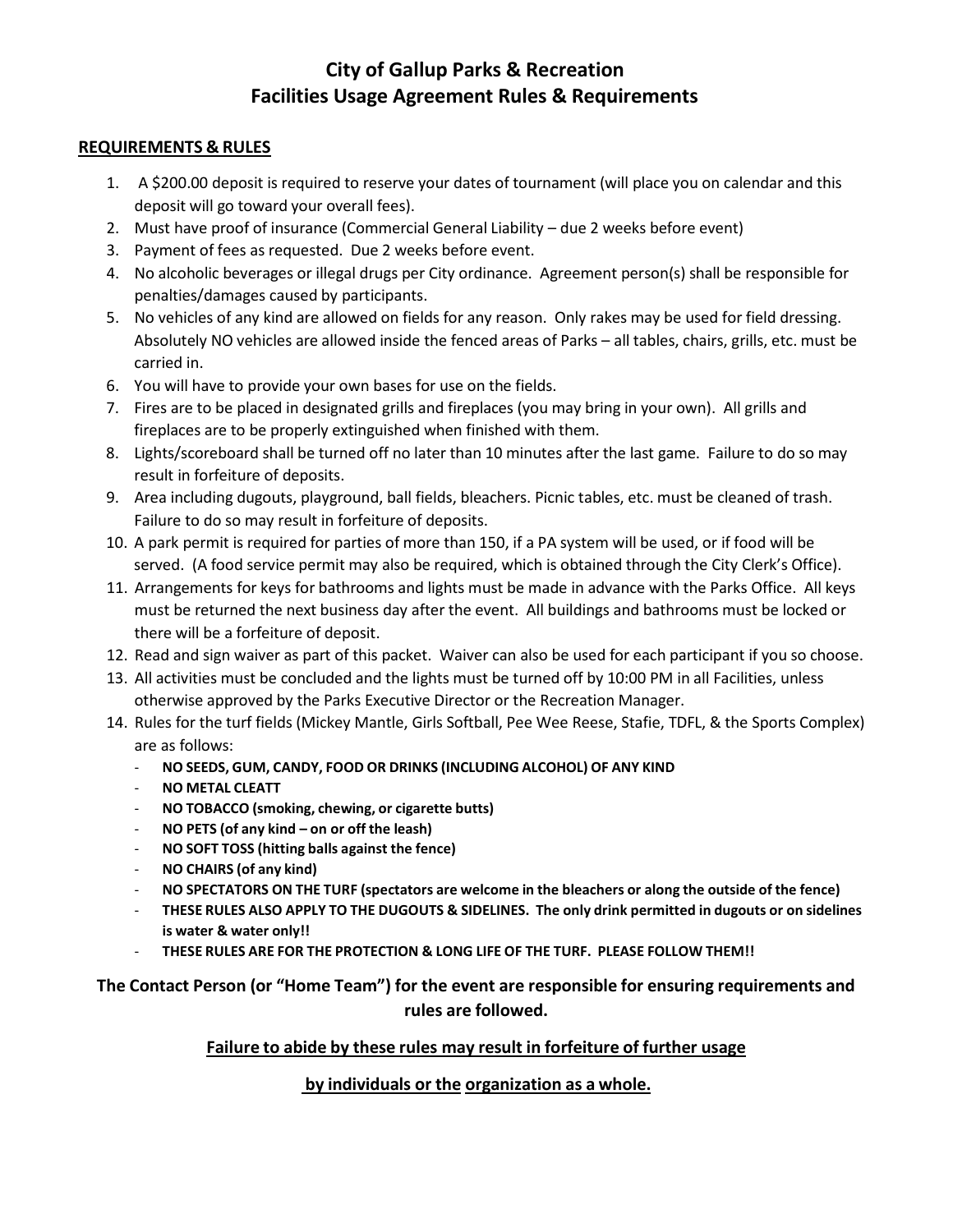# City of Gallup Parks & Recreation Program Departments **Facilities Usage Agreement Fee Schedule**

*(This portion for user)*

## **FEE SCHEDULE:**

| <b>Facility Usage Description:</b> | <b>Fee Amount:</b>   | Notes:<br>Per field or facility per day<br>Gym 8am-9pm                                                                                             |  |  |
|------------------------------------|----------------------|----------------------------------------------------------------------------------------------------------------------------------------------------|--|--|
| All Other Field/Facility Usage     | \$200.00<br>\$300.00 |                                                                                                                                                    |  |  |
| All Other Field/Facility Usage     | \$100.00<br>\$150.00 | Per field or facility per half day<br>Gym per half day 5pm-9:pm                                                                                    |  |  |
| Clean-Up and Damage Deposit        | \$100.00             | Refundable upon receipt of provided area was<br>cleaned                                                                                            |  |  |
| <b>Concession Stands</b>           | \$75.00              | Per concession/ per day (Food Handlers Permit Needed)<br>*Available between September to April                                                     |  |  |
| Parking Fees                       | \$1.00               | Per vehicle during Seasonal Play and Tournaments if<br>requested. Will be held by City contract security/ 100 %<br>fees will go to City of Gallup. |  |  |
| <b>Non-Profit Sport Leagues</b>    | 50%                  | Require Facility Agreement, Insurance & Seasonal                                                                                                   |  |  |
| (Adult or Youth)                   |                      | <b>Financial Statements</b>                                                                                                                        |  |  |
| Schools                            | None                 | Require the MOU and Facility Agreement & Insurance                                                                                                 |  |  |

For additional facility fees or information please contact the Parks or

Recreation Office for a complete Parks & Recreation Fee Schedule.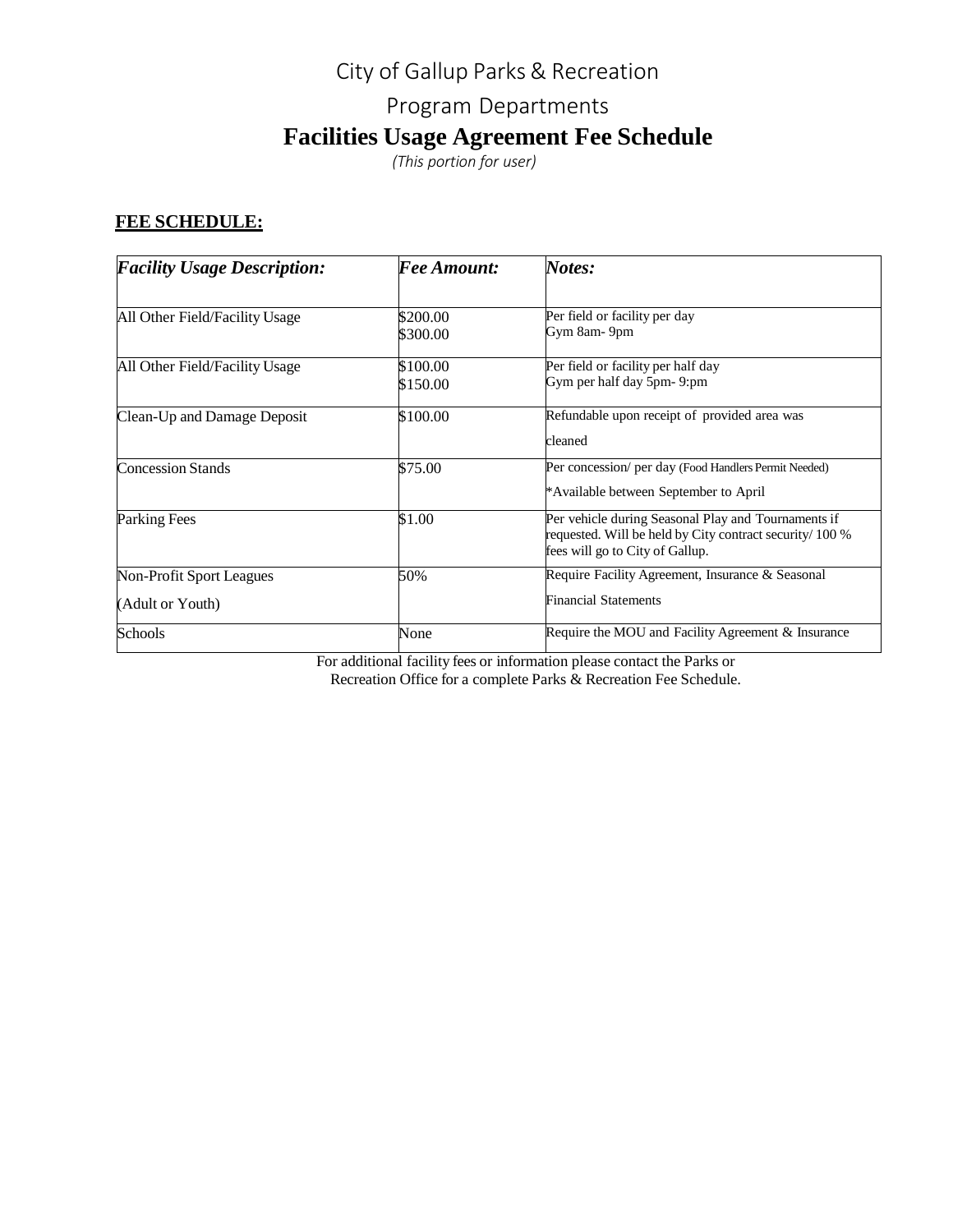## **City of Gallup Parks & Recreation Departments Facilities Usage Agreement Part 1 – Request Letter / Application**

The following applications serves as my request to use the City of Gallup Parks and Recreation facilities. I have received and understand the rules and policies governing the usage of these facilities and acknowledge that submission of this application serves as agreement to abide by these rules and policies. I understand that submission of this request and agreement does not constitute approval of facility usage.

|                                                                                                            | Today's Date: _____________________                                                                                  |  |                                                 |  |  |  |
|------------------------------------------------------------------------------------------------------------|----------------------------------------------------------------------------------------------------------------------|--|-------------------------------------------------|--|--|--|
|                                                                                                            |                                                                                                                      |  |                                                 |  |  |  |
| Organization Name: 1990 Manual Contract Contract Adult / Youth (please circle)                             |                                                                                                                      |  |                                                 |  |  |  |
|                                                                                                            |                                                                                                                      |  |                                                 |  |  |  |
|                                                                                                            |                                                                                                                      |  |                                                 |  |  |  |
|                                                                                                            |                                                                                                                      |  |                                                 |  |  |  |
|                                                                                                            |                                                                                                                      |  |                                                 |  |  |  |
|                                                                                                            |                                                                                                                      |  |                                                 |  |  |  |
| <b>Event Details:</b>                                                                                      |                                                                                                                      |  |                                                 |  |  |  |
|                                                                                                            |                                                                                                                      |  |                                                 |  |  |  |
|                                                                                                            | Start Time: ______________________End Time: _____________________# of Teams: ____________# of Participants _________ |  |                                                 |  |  |  |
| Type of Event (please circle): Tournament Game Practice Sports Season (league, schools, etc) Other _______ |                                                                                                                      |  |                                                 |  |  |  |
|                                                                                                            |                                                                                                                      |  | (Please attach practice and / or game schedule) |  |  |  |
| <b>Facility:</b>                                                                                           |                                                                                                                      |  |                                                 |  |  |  |
| Sports Complex Fields: #1 (SW) _____ #2 (NW) _____ #3 (NE) _____ #4 (SE) _____ Trail ____                  |                                                                                                                      |  |                                                 |  |  |  |
| Ford Canyon Complex: Girls Field ________ Stafie ________ Pee Wee Reese _______ Mickey Mantle _____        |                                                                                                                      |  |                                                 |  |  |  |
| Other Fields: T-Ball _______ Indian Hills ________ TDFL _______ Father Dunston ______                      |                                                                                                                      |  |                                                 |  |  |  |
| LBM Rec Center _________ Cecil Garcia Fitness Center ____________ Aquatic Center ____________ HRAC _______ |                                                                                                                      |  |                                                 |  |  |  |
|                                                                                                            |                                                                                                                      |  |                                                 |  |  |  |
| Specific Needs / Request:                                                                                  |                                                                                                                      |  |                                                 |  |  |  |

For all repetitive or seasonal requests (ie: school team games or league seasons) please attach a full and complete schedule both for games and practices if field usage is desired for both.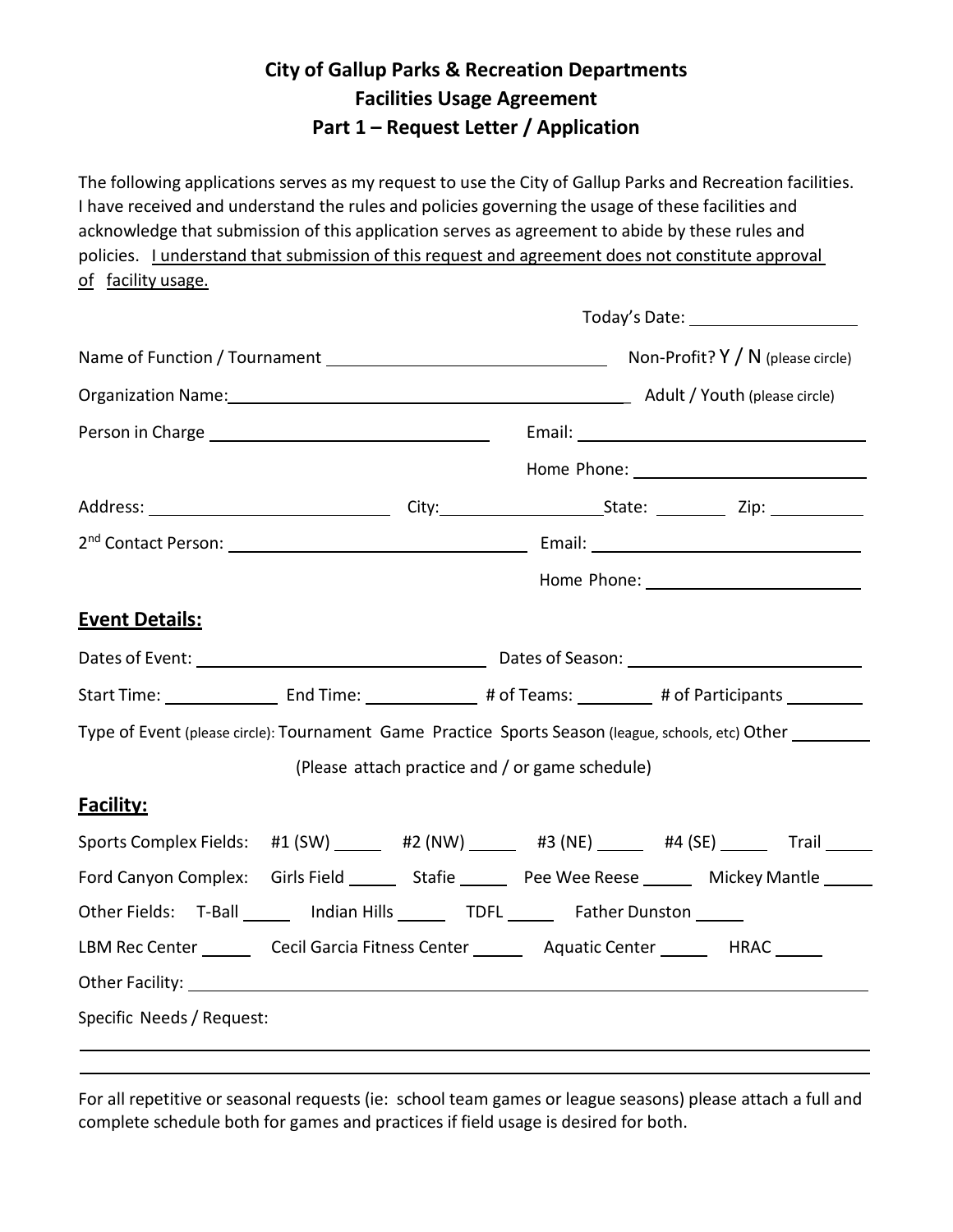## **PLEASE READ AND SIGN WAIVER City of Gallup Parks & Recreation Departments Facilities Usage Agreement Part 2 – Waiver of Liability**

#### **RELEASE, INDEMNIFICATION & ACKNOWLEDGEMENT**

(To be signed byGroup Representatives, Adult Participants, or Parent/Guardian of Participating Minor)

**In return for being allowed to participate in activities of the City of Gallup Parks & Recreation Departments, or to use equipment of City Facilities operated by said departments, today and at any time in the future, I hereby agree as follows:**

#### **1) Release:**

I release the City of Gallup Parks & Recreation Departments, its directors, employees, boards, agents, successors, and assigns from all liabilities, claims, causes of action, of any kind or nature whatsoever, breach of contract or any other fault, in any way relating to or arising at any time out of my participation (or my child's participation), in any activity of the City of Gallup Parks & Recreation programs, use of equipment or facilities.

### **2) Indemnification:**

I assume liability for, and agree to indemnify, protect, hold harmless the City of Gallup Parks & Recreation Departments, its directors, employees, boards, agents, successors and assigns from all liabilities, losses, damages, expenses, (including reasonable attorney fees), claims, suits and causes of action, of any kind or nature whatsoever, breach of contract or any other fault, in any way relating to or arising out of my child's participation and/or adult participation in any activity of the City of Gallup Parks & Recreation Departments or use of equipment or facilities.

#### **3) Acknowledgement:**

I acknowledge that I have received a copy of the rules and that I have read and understand these rules. I acknowledge that by signing this agreement I am agreeing to follow and abide by these rules and policies. I understand that failure to abide by these rules may result in forfeiture of future use of the City of Gallup facilities.

**I have read and understand this agreement. I understand that by making this agreement, I surrender valuable rights. I do so freely and voluntarily.**

**X**

**Signature of Adult Participant or Parent/Guardian of Minor**

**Printed Name**